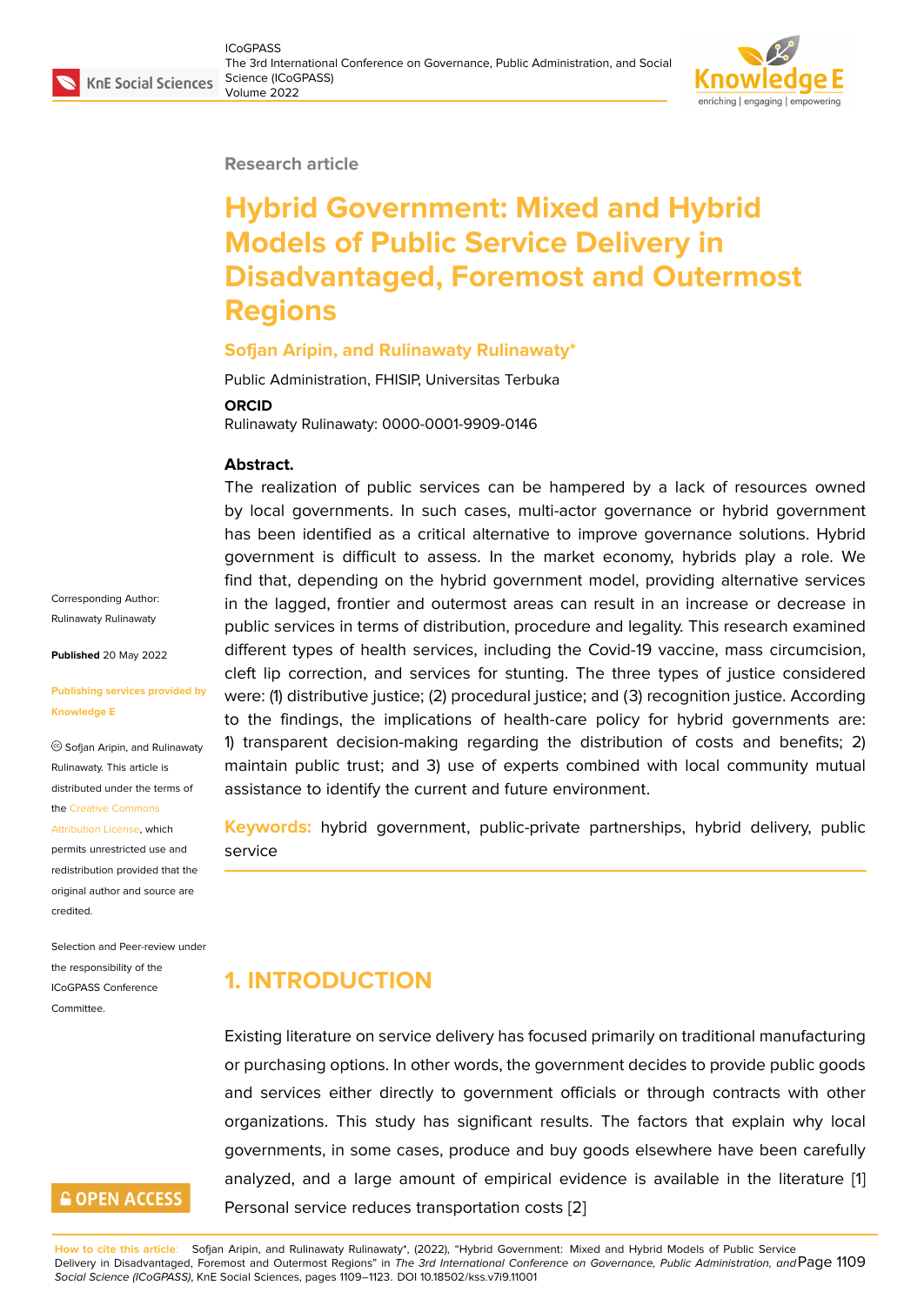Privatization of local services has resulted in hybridization. While there are important examples of successful service contracts, contracts with private producers do not consistently deliver the results that governments expect. Studies have identified several potential explanatory factors for hybrids. Variable Transaction Costs in Direct Service Provision and Privatization Management[3]–[5] Service Volatility in Contracts and Direct Use. Delivery [6]–[8] high switching costs, spatial differences in private supplier markets [9], [10] and reduced competition over time for some goods and services[2], [11], [12]. Studies of service delivery options hav[e](#page-12-0) f[oc](#page-12-1)used on two ideal options, pure public and pure priv[ate](#page-12-2), [w](#page-12-3)hich do not necessarily reflect actual service delivery practices in [dif](#page-12-4)fe[ren](#page-12-5)t contexts with different levels of government. In practice, there are [alt](#page-12-6)e[rna](#page-12-7)ti[ve](#page-12-8)s to complete privatization or direct service provision and other local service reforms [2].

Several primary forms of communication are based on the duality of pure public communication and pure private communication. *Hybrid transport* is an important alternative widely used in Indonesia on the public and private levels. Mixed production [in](#page-12-6) Indonesia. At the market level, local governments mix supply through private contracts and state production for the same service. There are several explanations for the steadily increasing use of hybrid services. Hybrid delivery can create competition between public and private providers in local markets and enable a better understanding of the nature and cost of service delivery, thereby lowering transaction costs and ensuring the government's ability to be responsible for delivering the service in the event of a breach of contract [13], [14].

Hybrid Delivery has also been linked to a slower rollback in privatization and higher new contracts. Hybrid deleveraging enables local governments to compare costs and production process[es](#page-12-9) c[om](#page-13-0)pete in the local service markets through competitive offers between the public and private sectors. Competition [9], [15] The provision of hybrid services can also reduce the cost of switching between all-public and all-private modes of transpor[16]

This study aims to develop this knowledge base to g[ui](#page-12-4)d[e re](#page-13-1)search in new directions to better understand the creation, function and effectiveness of the different forms of service [pro](#page-13-2)vision that combine public, private and non-profit resources. ... Mixed forms include: Mixed types of organizations (SOEs, SOEs, public-private and publicprivate = non-profit partnerships), mixed contracts (with other private, non-profit or government organizations) and inter-departmental co-production or intergovernmental level. We focus on hybrid organizational forms and hybrid public and private contracts. The purpose of this study is to use research findings in different contexts to improve our collective understanding of the different aspects of different forms of service delivery.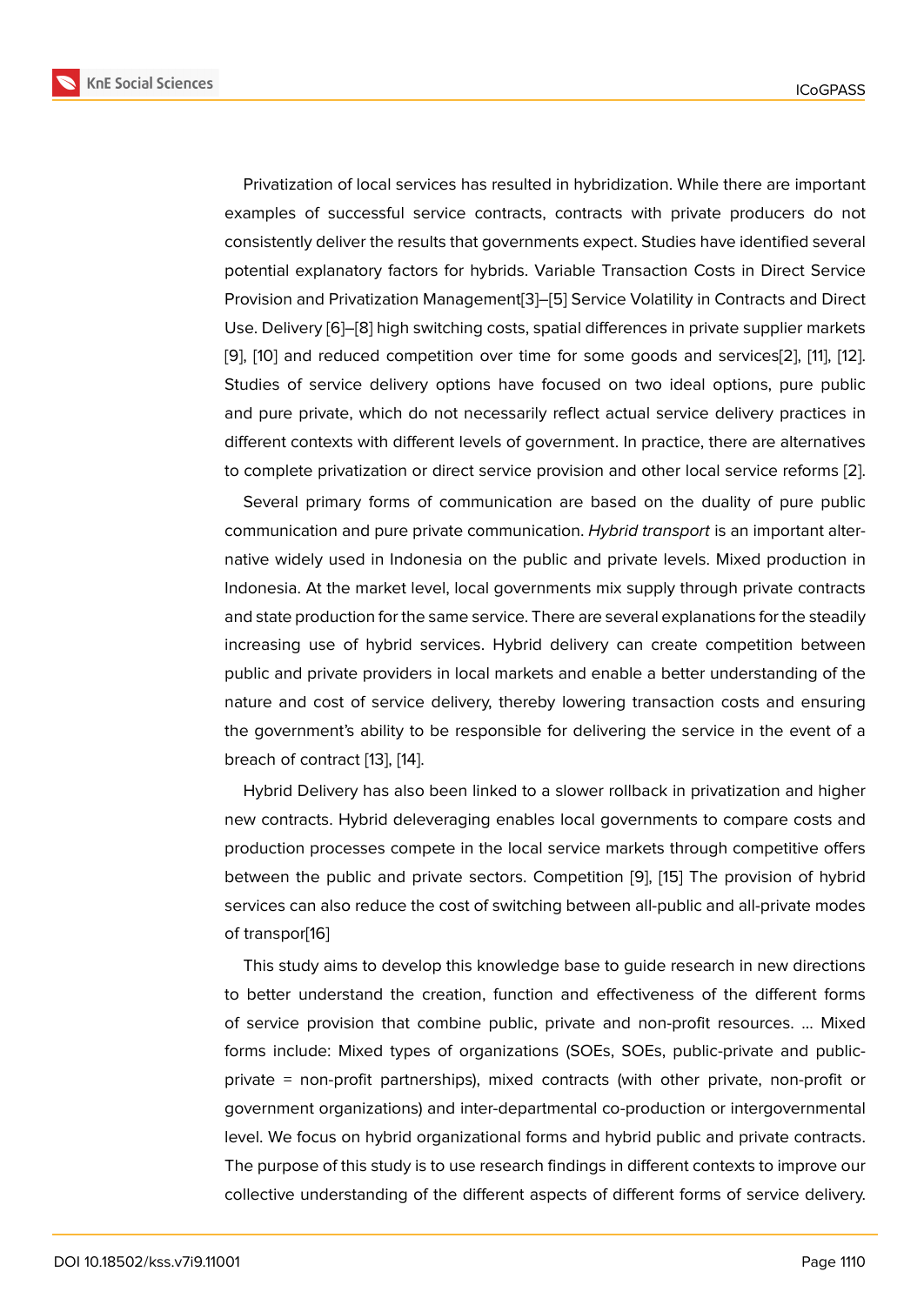We are particularly interested in examining the factors that lead to the provision of different forms of services by discussing each type of capital provides an overview of the key findings: (1) fairness of distribution; (2) procedural fairness; (3) Fairness of accreditation.

#### **1.1. LITERATURE REVIEW**

#### A. Delivery Hybrid Public Service

Hybrid public service delivery is not as expected in the border, remote, and underdeveloped (3T) areas as urban areas. The other two forms of organization are more common in many urban areas of Indonesia. There is a mixture of public and stateowned enterprises. Joint ownership of public-private enterprises is an essential form of production in developed countries [17] The property is divided between the government and private partners in a hybrid organization. Private Partners are usually large organizations with solid positions in the service delivery market and are usually responsible for day-to-day operational manage[me](#page-13-3)nt. On the other hand, while the government may have a controlling or minority stake, the government engages in long-term contracts with private partners through joint ventures, combining government objectives with profit maximization work.

In national organizations, the state exercises complete control over the services organizations. SOEs are also subject to private commercial law. For this reason, managerial autonomy is much more significant, and in particular, managers are more flexible concerning essential factors such as organizational performance and procurement resources [18], [19]

In addition to public and private metering, there are other necessary forms of business organizations such as long-distance or long-distance collaboration and delivery services by non-pro[fit](#page-13-4) o[rga](#page-13-5)nizations. It has grown in community governance [20], especially in Indonesia's major cities. This is considered an alternative to integration [5] They are less than optimal. Higher levels provide an incentive or legal framework for cooperation, and cooperation between local governments is voluntary rather tha[n m](#page-13-6)andatory [21]. The potential of service sharing as an alternative to reforming the [g](#page-12-1)overnance of metropolitan areas was considered half a century ago Ostrom, Tiebout, & Warren, (2009), when they suggested that small towns could use provisions special to [ac](#page-13-7)t together to provide services when the city limits were less than optimal. While the toplevel government provides incentives or a legal framework for cooperation, cooperation between local governments is voluntary and not compulsory. [23]–[25]. Collaboration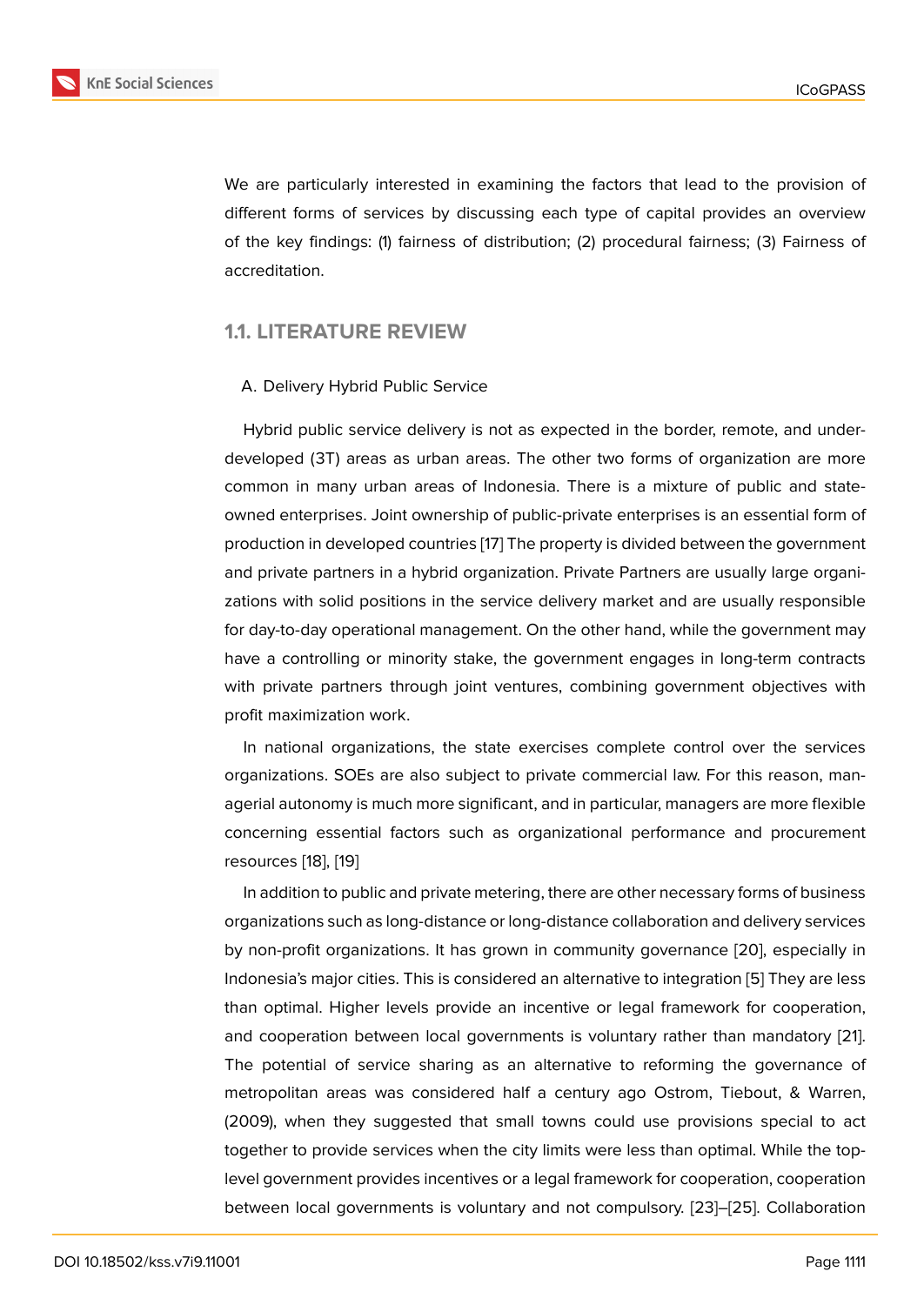is an essential means of overcoming transaction costs and an important alternative in non-competitive markets [2], [9]

#### B. Contributions on delivery hybrid and hybrid models

In addition to the pure public and private governance models written by Daniel Albalate, Germa Bel, and Xavier Fageda, she was influential in this study examining the motivations that influence the level of private participation in the healthcare sector in the 3T domain. Strategies to go beyond the conflict between the pure form of service provision (public or private): partial privatization of public services through a hybrid (a hybrid of public and private enterprises)

This study uses data from two 3T domains to estimate multivariate equations using a generalized linear model with partial response variables. Given that private and public partners share a shared understanding of the association, this analysis considers several characteristics of health care services (type of service, quantity, scope of work, service attributes) and financial and political factors as explanatory variables. The hybrid model of public-private management. This study analyzes that the degree of medical privatization appears to be a pragmatic choice of the government. The ideology used by the government is irrelevant as it relates to the economic interests of private or public investors, which appear to be positive and statistically significant. Hybrid health care delivery has specific characteristics, such as the size of health centers, the distance of service, competition, and type of health care, and affects private sector participation in service facilities, mainly through mixed companies or complete privatization. These characteristics influence private investor expectations or limit the state's interests due to the fear of losing control, and integrated governance models reduce private participation. This contribution confirms that hybrid and hybrid models in urban areas are more accessible to implement than 3T areas when delivered.

Hybrid and hybrid healthcare models in a hybrid logic model aim to grow scale in urban areas. Public and private donations can work together to provide a viable alternative to privatization. The new motive is to change the way public services are produced in the 3T zone. On the other hand, urban areas with more resources for market transformation and privatization have many opportunities for market transformation and privatization. Population density coefficients also contribute to this model. Publicprivate cooperation is determined according to the structural characteristics of local governments. As a factor-like solid public-private partnership, partnership decisions have generated little scientific interest, so governments seek partnerships rather than government proposals.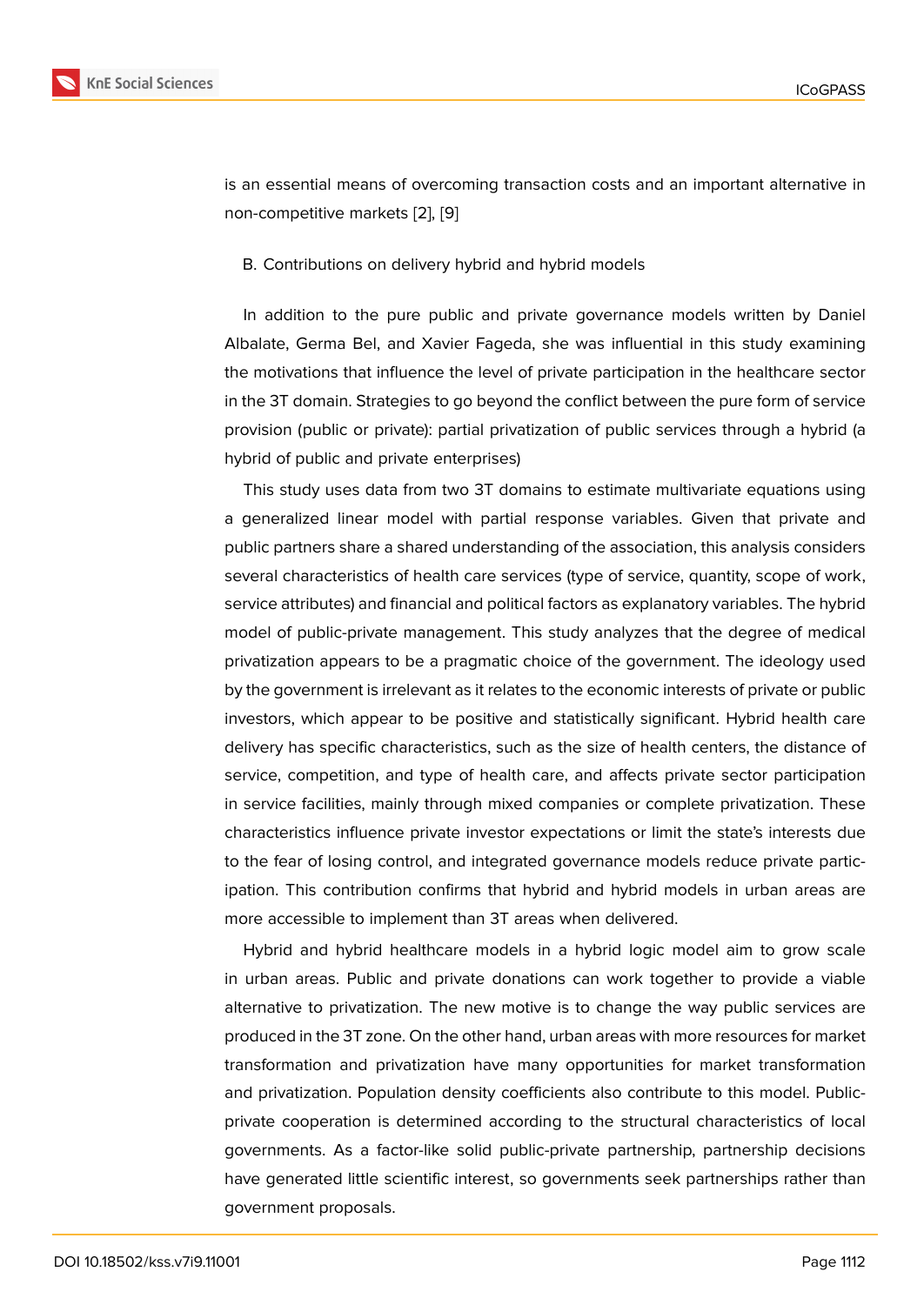**KnE Social Sciences** 



Evidence-Based Research or Procurement Decisions in Public Contracts Determinants of Hybrid Public-Private Partnerships were found to be similar to government decisions on regulatory partnerships. The earliest innovators of hybrid public service delivery may have been local governments. The tendency of private partners to collaborate in the delivery of public services stems from concerns about greater administrative autonomy and continuity of application. The economic power of a municipality is an indicator of partnership. In short, the ability to attract private partners depends on the community's will. As politicians increasingly seek public-private partnerships as an alternative to public procurement, it is common for society to benefit from partnerships.

Partnership decisions for local governments and policymakers have severe implications for researchers and policymakers. Unserved urban and rural areas where private investment is slowing due to local costs (infrastructure and service development costs). Incredibly accessible 3T area. His study of the political environment shows that these differences have real economic impacts on marginalized communities. Hybrid and hybrid service delivery models can help governments maximize market complementarity between local governments and their partners. Hybrid will reduce the risk of government denial of service. However, governments need to pay attention to local authorities' differences between private market agents and other public market agents. Competition is a key driving force and correlates positively with blended supply options with partners and with complete negotiating solutions with other governments.

While private contracts require careful market management, contracts with government agencies are a way to manage risk in a low-competition environment. Large cities are more likely to offer hybrid delivery, while smaller cities are more likely to use complete contracts with other governments. Only suburban areas are more likely to use complete contracts with private agents. Hybrid may reflect the more competitive urban environment in which the suburbs are located. As citizens' interest increases, the provision of services between public and private organizations becomes more diverse. An alternative to hybrid delivery as a means for civil society organizations to enter the market with less risk. Local governments need to be modeled as a diversified enterprise where the balance between multiple goals and services is reflected in the overall portfolio of contract solutions. Administrations using private governance theory demonstrate the benefits of public sector analysis by providing a broader perspective on the nature of parallel sources.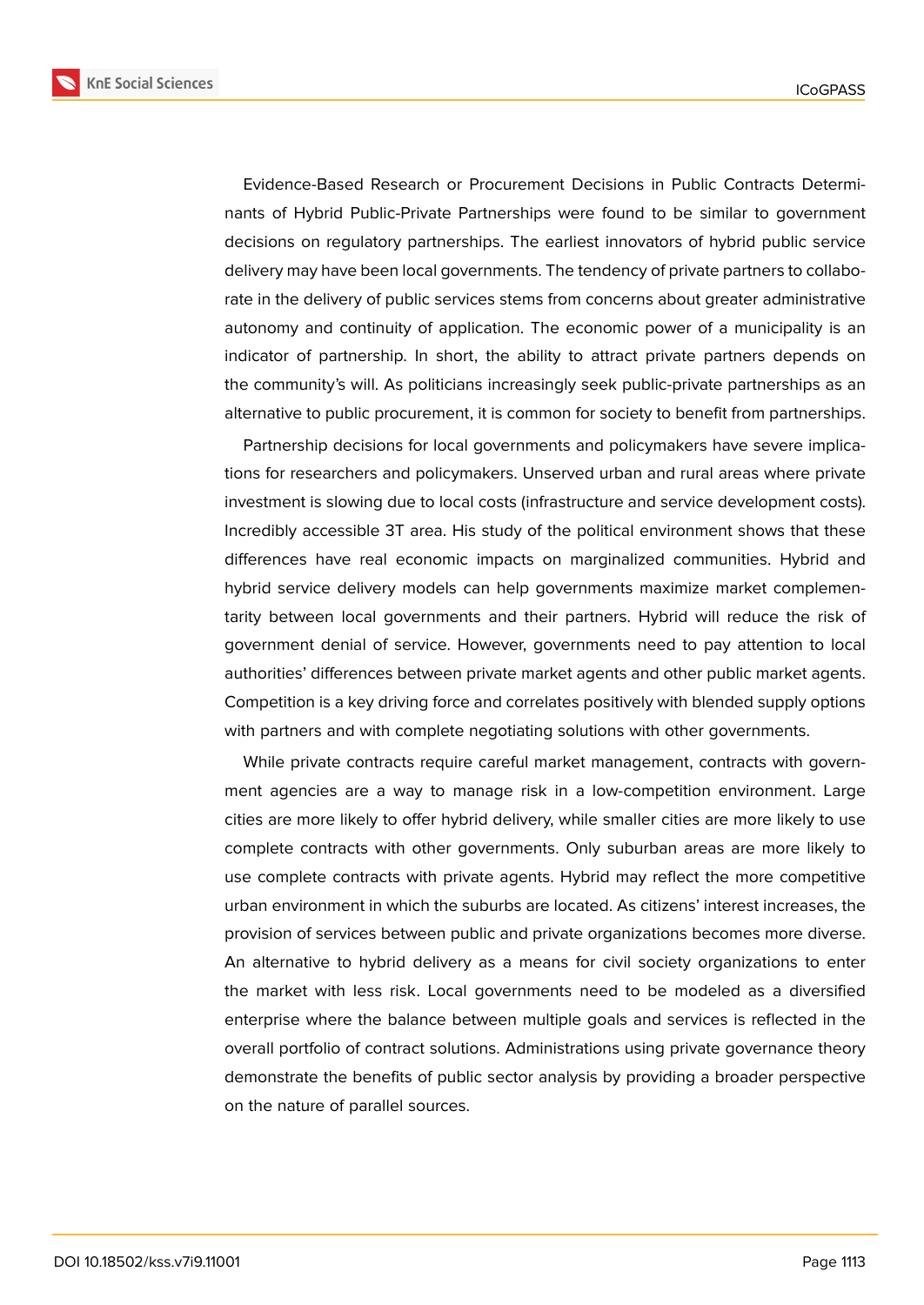### **2. METHODS**

This study uses a comparative analysis of case studies and uses a grounded theory-lite approach. 3T public service is a relatively new phenomenon with blurred boundaries and a diverse and complex set of stakeholders, thus relying on the collection and analysis of structured data and opening it to identify new patterns in research data [26]

This study aims to understand and accelerate public services in the 3T domain. These interventions form the basis of our analysis of the relationship between mixed governance and socioeconomic justice, further subdivided into distributive, accredi[ted,](#page-13-8) and procedural justice. Our analysis of several case studies consists of two main steps. Compile case study descriptions based on broad considerations of public services in 3T urban districts using predefined templates and in-depth cross-case analysis [27], [28] on general and socioeconomic definitions. Involving private actors.

A. Case Study Narrative

Four health interventions from three cities (Tarakan, Nunukan, and Sebati[c\) in](#page-14-0) [the](#page-14-1) 3T region were selected as case studies (see Table 1 for a brief description of each case). They are drawn from a broader series of detailed case studies conducted for this study. These four cases were chosen because they represent mixed government agencies with different levels of private sector engagement in different 3T domains. Different organizations, institutions, and geographic environments are more likely to impact equity differently than mixed governments.

The qualitative data collected for the case study consisted mainly of primary documents and semi-structured interviews with key informants of public service providers. Interviews conducted in each case study were recorded and transcribed. Approximately 60 interviews were conducted (6 or 10 interviews per case study). Individually relevant informants include representatives of cities, NGOs, community groups, health care providers, health care professionals, and multinational or national private companies [29] Case studies use insights gained from field observations. Individual researchers, collaborative workshops, and mobile laboratories (field observations by research teams) are appropriate and appropriate. A single protocol for analysis to decipher coherent [and](#page-14-2) comparable narratives.[30] are appropriate and appropriate. A single protocol for analysis to decipher coherent and comparable narratives.

#### B. Cross-case analysis

Include the following information on a case-by-case basis to establish the relationship between hybrid governance and capital impact. Explain to answer research questions.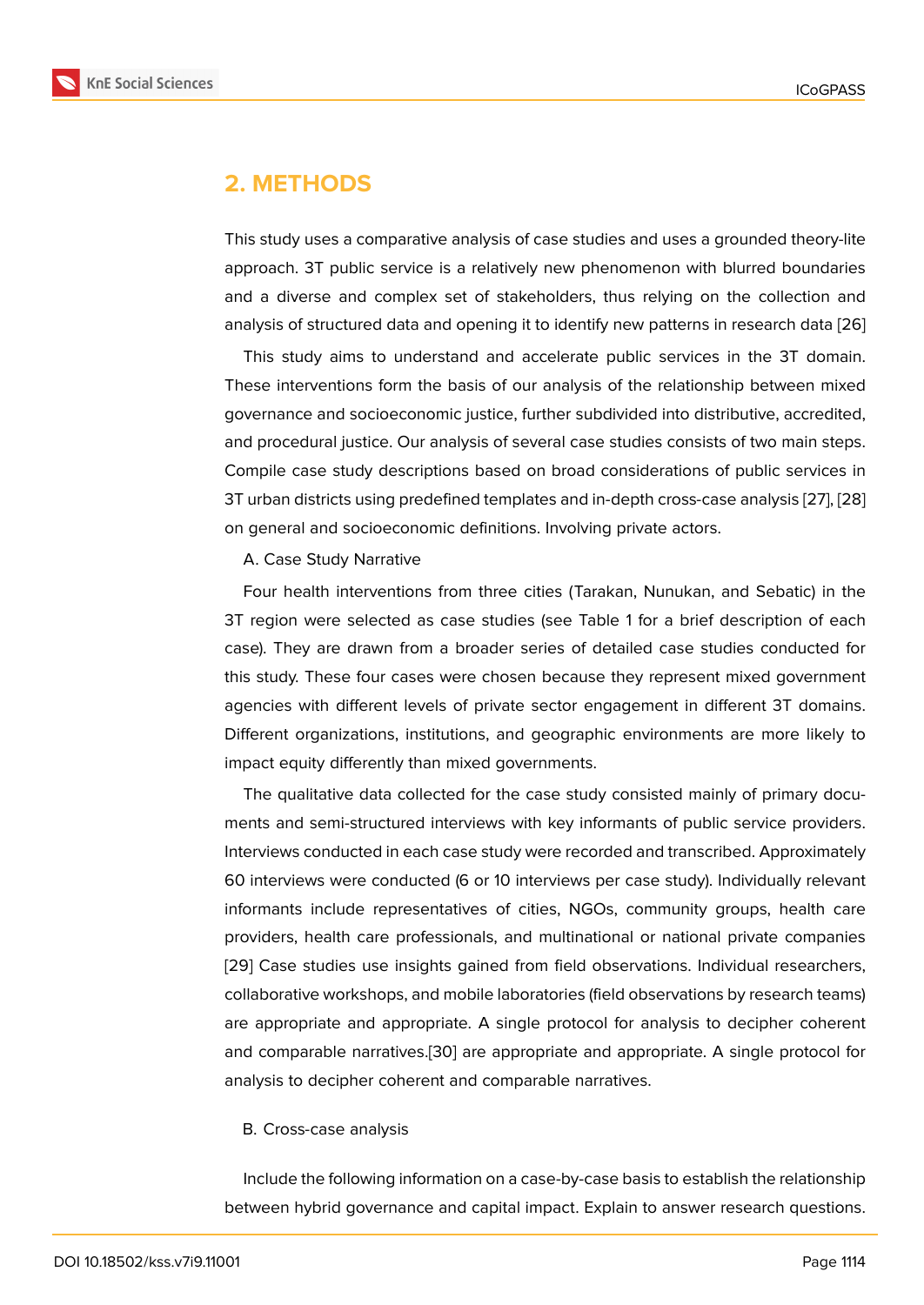Each type of justice is discussed below, and an overview of the main findings is provided. (2) procedural justice; (3) Recognition of justice.

Case narratives were analyzed using a combination of top-down (in a three-dimensional definition) and bottom-up coding (patterns seen in two or more cases involving hybrid governments). This process continues until no new significant themes emerge. Ensure the robustness of the intercoder. Each case discussed in author pairs at most minuscule one non-individual from the point of view of an external observer [31].

Include the following information on a case-by-case basis to establish the relationship between hybrid governance and capital impact. Explain to answer research questions. Each type [of](#page-14-3) justice is discussed below, and an overview of the main findings is provided. (2) procedural justice; (3) Recognition of justice.

#### B. Description of case studies

The analyzed 3T healthcare practices respond to different types of mixed governance due to specific actors, motives, and methods [32] The appendix provides a detailed description and classification of each case according to the hybrid government type (market, stakeholder, and citizen). The hybrid Government indicates that our data strongly reflects hybrid governance that inclu[des](#page-14-4) commercial and non-commercial private enterprises. Our data do not reflect the Government mixed with citizens. With this classification in mind, we analyze each case in terms of assignment, procedural, and cognitive definitions, including interdependencies (Conclusions section).

# **3. Findings**

Using the empirical evidence from the analysis summarized in 3T, we argue that there are three significant impacts on each type of capital on the adoption of hybrid government in the context of public services in the 3T domain. Each type of definition is discussed below, and an overview of the key findings is provided.

A. Distribution justice: the impact of public health service governance in 3T areas

1. *Bigger and better programs: Use of health services in 3T areas*

First, the hybrid government is expected to create more and improve the quality of various public services. Case 1 illustrates how government and private sector engagement in COVID-19 vaccine adoption interact. It is understood that the government cannot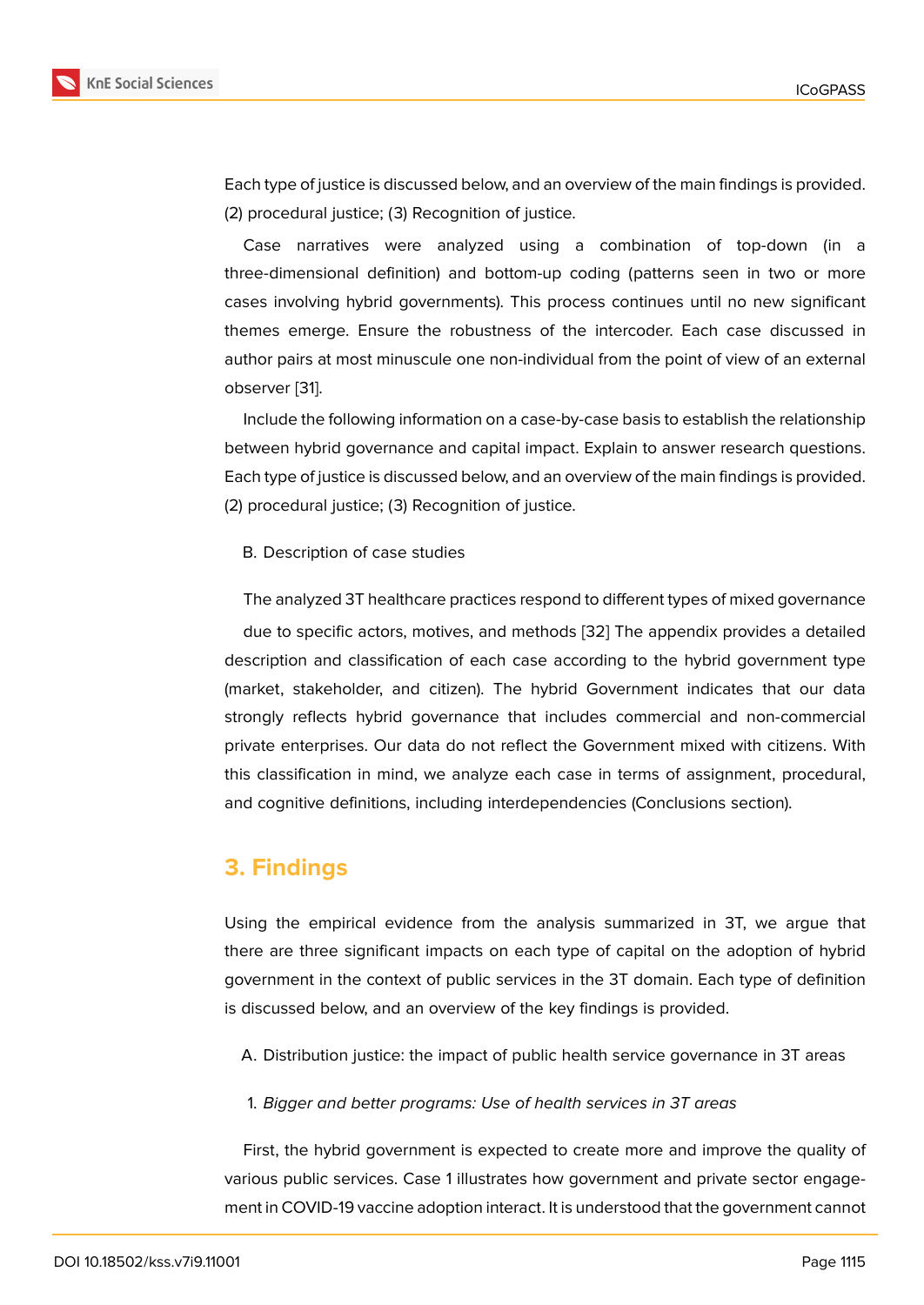

| <b>Health Service Providers</b>                | Governance Structure Brief Description Of<br><b>Hybrid Governance Structure</b>                                                                                                                                                                                                                                                                                                                                                                                                                                                                                                                                                                                                                                                                           |
|------------------------------------------------|-----------------------------------------------------------------------------------------------------------------------------------------------------------------------------------------------------------------------------------------------------------------------------------------------------------------------------------------------------------------------------------------------------------------------------------------------------------------------------------------------------------------------------------------------------------------------------------------------------------------------------------------------------------------------------------------------------------------------------------------------------------|
| State (state)                                  | The analyzed 3T medical cases respond to<br>different types of mixed management due to<br>specific actors' behaviors, motives, and methods<br>(Lockwood & Davidson, 2010). The appendix<br>provides a detailed description and classification<br>of each case according to the type of hybrid<br>government (market, stakeholder, and citizen).<br>This case indicates that our data primarily<br>reflects hybrid governance that includes com-<br>mercial and non-commercial private enterprises.<br>Our data does not reflect government mixed<br>with citizens. With this classification in mind,<br>we analyze each case in terms of assignment,<br>procedural and cognitive definitions, including<br>interdependencies (in the Conclusion section). |
| Private sector (private sector) Private sector | Civil society includes individuals and groups of<br>people who interact socially, politically and eco-<br>nomically. Civil society not only performs checks<br>and balances on the powers of Government<br>and the private sector but also contributes and<br>strengthens the other two elements, such as<br>helping to monitor the environment, resource<br>depletion, pollution and social abuse, contribut-<br>ing to economic development by helping to dis-<br>tribute the benefits of growth. a more equitable<br>economy in society, and offer opportunities for<br>individuals to improve their standard of living                                                                                                                                |
| Civil society                                  | Civil society includes individuals and groups<br>who interact socially, politically, and economi-<br>cally. The civil society contributes to economic<br>development by limiting and balancing the<br>powers of government and the private sector<br>and supporting distribution while fostering and<br>strengthening two other factors: environmental<br>monitoring, resource depletion, and support<br>for pollution and social abuse. Do Growth<br>advantage. Creating a more equitable economy<br>for society and creating opportunities to improve<br>people's living standards.                                                                                                                                                                     |

Table 1: Description of cases and their hybrid govermence structure.

introduce a vaccine to the 3T base without the intervention of the other party. Difficult to find and expensive to travel. The cost of dispatching medical personnel to the 3T zone and establishing medical services is very high. One of the reasons is that the infrastructure in the area is undeveloped, making access difficult and expensive. It will take time and money, but it is essential to create an infrastructure that can access remote areas of Indonesia to get medical care.

The ICRC has been advised to provide logistical support, such as shipping to multiple locations. The government is accelerating the vaccination project, one of which collaborates with the private sector through the joint vaccination project. In collaboration with the ICRC, the government sees the potential of a program to implement a 3T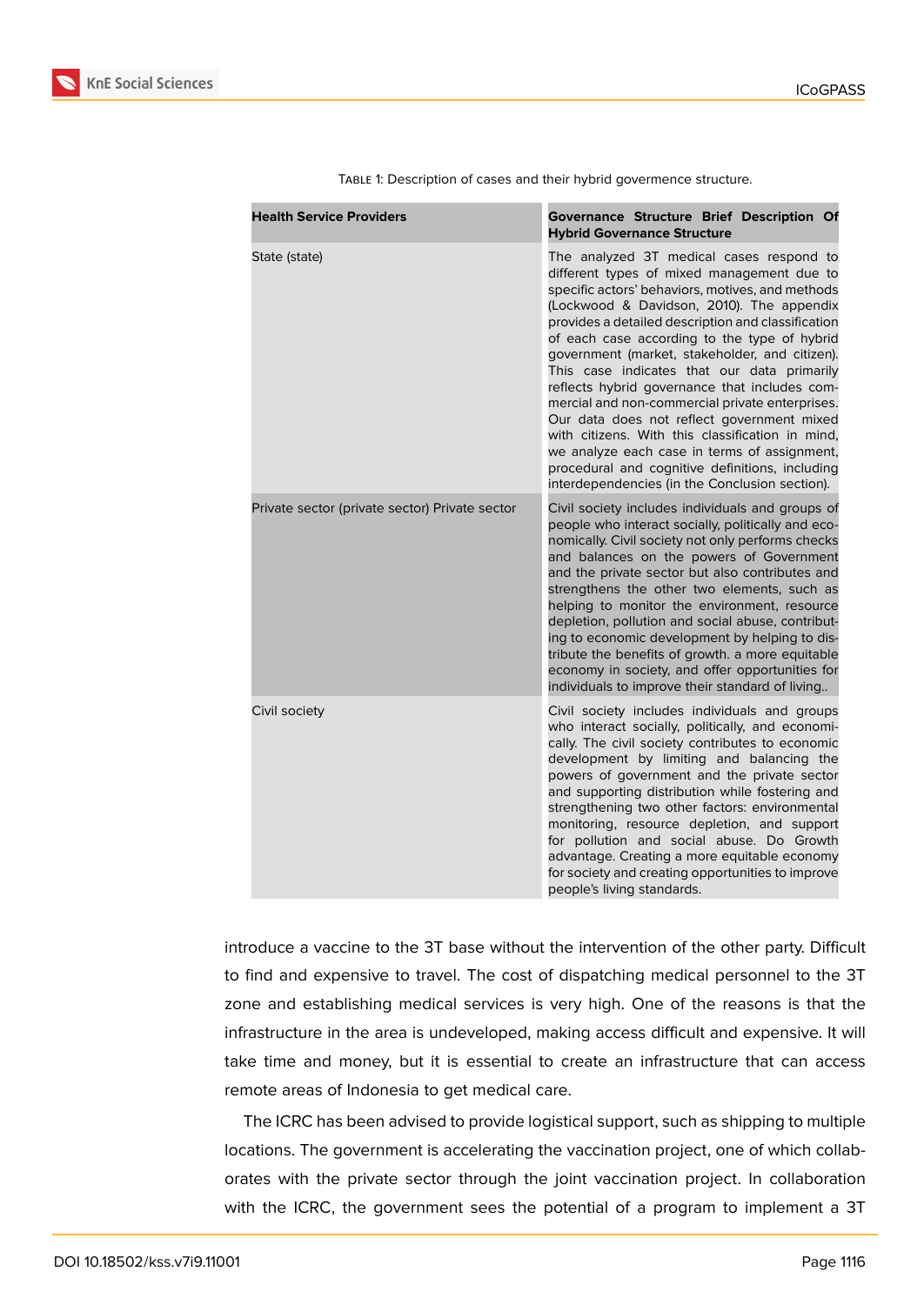| Case 1 | Covid-19 Vaccine Service which<br>involves: Human Rights Directorate<br>General of Corrections, Ministry Law<br>and of Health Service International<br>Committee of the Red Cross (ICRC)<br>Palang Merah Indonesia (PMI) Students<br>Community |
|--------|------------------------------------------------------------------------------------------------------------------------------------------------------------------------------------------------------------------------------------------------|
| Case 2 | Child Circumcision Service Program<br>Hospital Social Responsibility Private<br>Hospital Puskesmas Pos Health Assis-<br>tant Donors of activities (individuals<br>and foundations) Community                                                   |
| Case 3 | Cleft Lip Surgery Health Service TNI<br>Community International organization<br>"Smile Train" Indonesian Association<br>of Reconstructive and Aesthetic Plastic<br>Surgeons, Maxila Mandibula Founda-<br>tion, and Private Hospital            |
| Case 4 | Stunting Ministry of Village, Devel-<br>opment Disadvantaged Regions, and<br><b>Transmigration Health District Office</b>                                                                                                                      |

TABLE 2: Secondary data processing.

vaccination program (front, back, remote location) in Indonesia. Correctional Services Justice Department distributes sanitary and protective equipment 3T prisons and exceptional hospitals for COVID-19 treatment. Volunteer and Islamic boarding schools also provide immunization services in the area. The hybrid government encourages regional expansion, positively transforming efficient and effective public services.

Similarly, Case 2 (Mass Circumcision) shows how a 3T country with a statistically limited medical staff has financed a private enterprise (a private hospital) from company funds to implement a hospital's social responsibility program. Zone 3T can perform largescale circumcision every year as part of the hospital's social responsibility program. This activity is conducted in collaboration with various sponsors and sponsors interested in community activities. This case shows that 3T hybrid governments can radically improve health care without spending public money. Government intervention as a mediator encourages people to circumcise their children.

First, the hybrid government is expected to create more and improve the quality of various public services. Private participation may provide private funding for the creation, maintenance, and improvement of health care. Case 1 illustrates how government and private sector engagement in COVID-19 vaccine adoption interact. It is self-evident that the 3T base government cannot promote the introduction of vaccines without the intervention of the other party.

Although private actors can contribute to creating public goods through co-development and co-financing of health care, our empirical evidence suggests that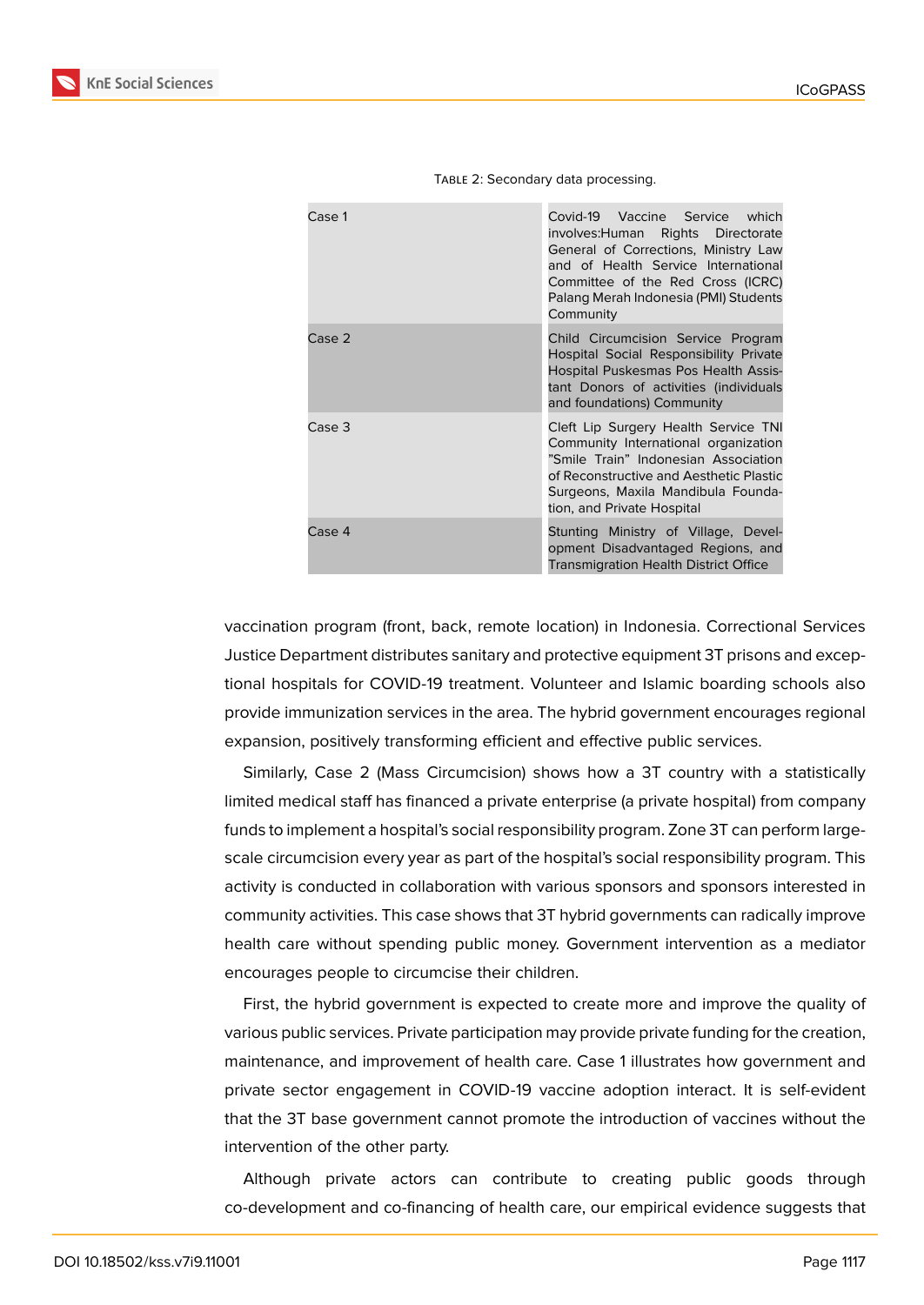**KnE Social Sciences** 



this may also increase the risk of unequal distribution of health care among citizens. This problem arose especially after creating a hybrid care model in which commercial health care was the sole responsibility of the state, as in cases 1 and 2. Similarly, in case 3 (cleft palate surgery), several medical services were involved, and Smile Train International was established in 1999 in New York, USA. Smile Train's heart is the development of solid and sustainable partnerships to fulfill its mission to overcome cleft palate in Indonesia and around the world. Smile Train is a global clearing lip relief

organization that monitors the World Health Organization (WHO).

Case 3 (Cleft Cleft Surgery) demonstrates knowledge sharing in a hybrid government model, empowering local doctors and nurses. Smile Train doctors are trained to include cleft lip surgery. In addition to educating experienced doctors and nursing staff, SmileTrain offers a free web library available worldwide. So that doctors do not lack knowledge of surgical techniques in developed countries. This training aims to improve the qualifications and abilities of medical professionals treating patients, especially those with cleft lip and cleft lip.

#### 2. *Rent-seeking: Public funding of 3T health services subsidizes private actors*

In some cases, inequality is observed not between citizens but between citizens and individual investors. There are concerns that government funds (taxes) subsidize private non-profit organizations. This actor is significant when central governments finance health projects [Case 14]. As a result, public funds are not proportionately allocated to medical services in District 3T. At 3T, we will create a hybrid government for public services that include the fund's private sector. In this case, individual actors associate their names with cultural prestige in exchange for some "rent" in the form of branding and large one-time payments in the long run.

#### B. *Procedural justice:* impact of public health service governance in 3T areas.

Our case shows that the choice of hybrid government, mainly aimed at developing new revenue streams, appears to lead to an increase in the diversity and number of actors involved in the planning and design phases of public health services as opposed to traditional public health services governance processes. This was demonstrated in case 3, where the government backed away, allowing health services to administer without heavy regulatory procedures and public funds. This creates space for entrepreneurs and community actors to carry out their activities from the ground up while generating income to sustain public access. This case illustrates a 'demand-driven approach that unleashes low-cost initiatives and experiments among citizens.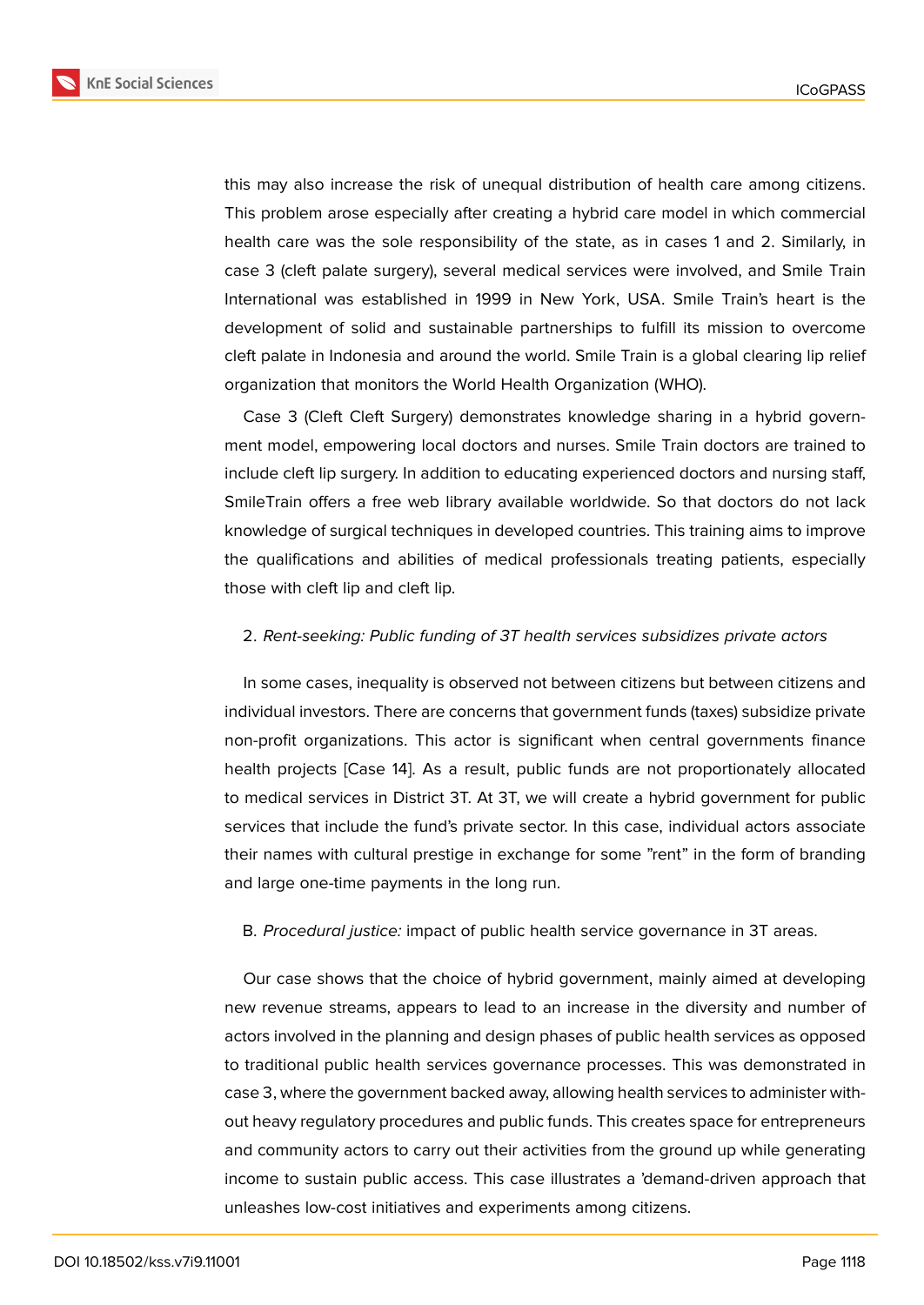



#### **Figure** 1

In case 3, the planned change to a hybrid government structure is to trigger the involvement of various community actors in the planning and design process. This engagement aims to convey creative ideas on how to serve the community while generating income for health services; it raises a new perspective on the function of public services. For example, based on the public's value of health services, Smile Train is interested in being a temporary funder, and its ideas can better serve public health goals. This includes the addition of new facilities and incentives for people to visit and enjoy public services. We note that a shift to a hybrid government model may thus trigger increased engagement of multiple stakeholders (who may or may not have been historically marginalized).

### C. *Recognition justice: the impact of public health service governance in 3T daerah areas*

Integrating the vision or needs of marginalized or vulnerable communities has in some cases been a clear health development goal, but success has varied. Case 2 targets socio-economic public services. Health care in Zone 3T aims to reduce inequality in public services in Zone 3T and promote economic recovery in Zone 3T. In both cases, a top-down hybrid approach to government appears to suppress perceptions of vulnerable or marginalized groups. Case 23 has a top-down vision recognizing effective and efficient healthcare fundamental to all 3T residents.

Case 2 demonstrates "demand-driven" civic engagement from the outset, but active citizens (who can organize actions) are more likely to achieve the vision than those with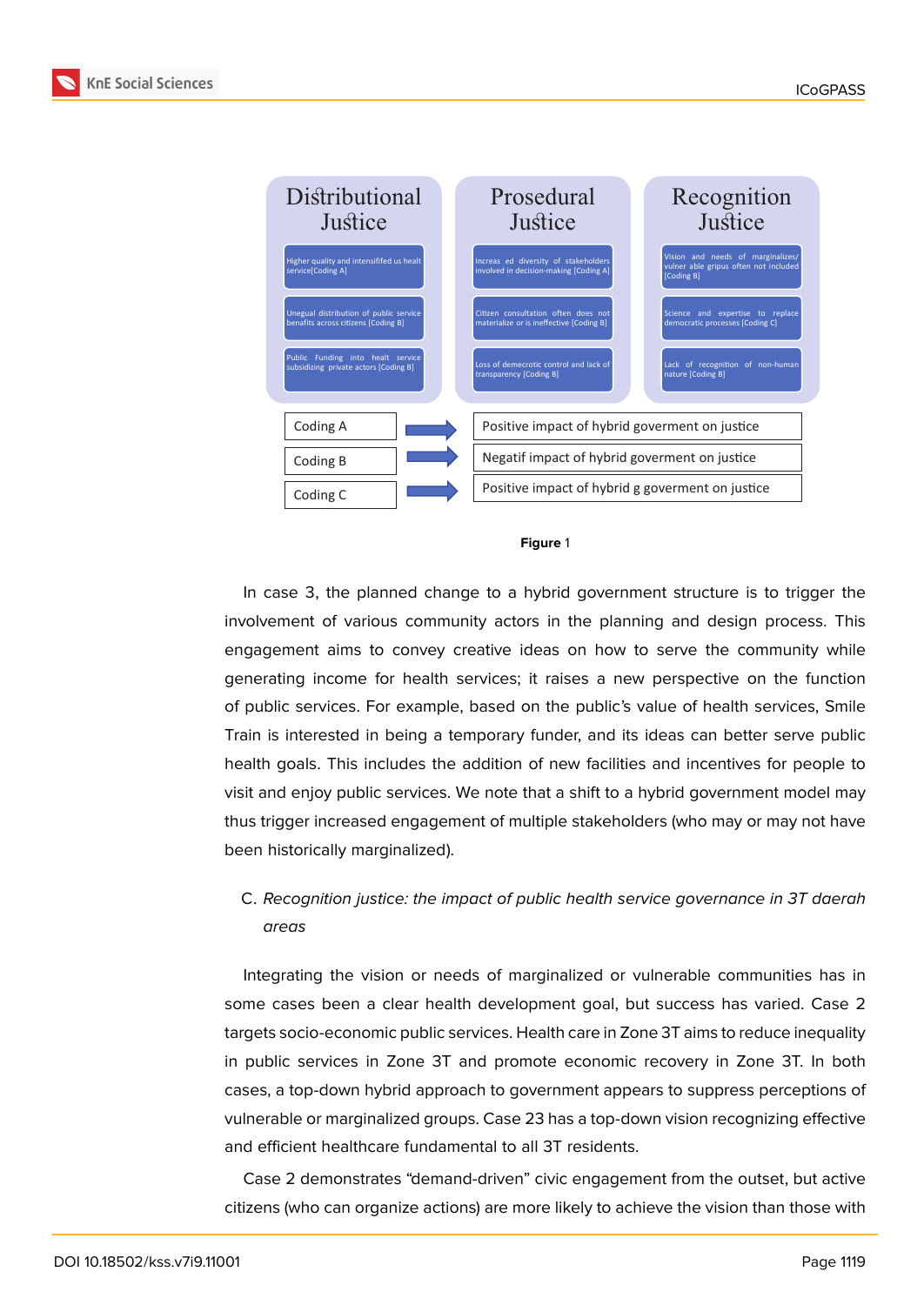

fewer resources (human and financial) show. Big. However, the 3T domain is recognized and accounted for in public services. Since this is done without direct intervention, there is a risk that adat values will be viewed as a means of gaining support. Case 3 places a new emphasis on public health as new governance models provide opportunities to work with vulnerable groups.

# **4. Conclusion**

Public service interventions often target multiple sustainable development goals but overlook the (non)planned justice outcomes. In our case, we use a balanced gap analysis between the two to investigate the effects of fairness of assignments, procedures, and perceptions that can arise in both positive and negative hybrid governance. It describes overcoming these contradictions and achieving "fair" hybrid health governance by formulating three strategic recommendations. Our findings extend into the environmental justice literature using realistic analyzes of the implications of hybrid health equity. Policy advice guides implementing the current wave of hybrid health care in a "fair" manner. It is better to do more research to understand reality better.

# **Acknowledgements**

We thank the Universitas Terbuka for providing funding for internal research with the research contract number, the assignment agreement letter to carry out open university research for the 2021 fiscal year number: 23231/un31.lppm/pt.01.03/2021. We thank the resource persons who provided information for their valuable reflections and detailed comments, which helped us improve the quality of this paper.

# **Conflic of Interest**

The authors have no conflicts of interest

### **References**

<span id="page-11-0"></span>[1] i Queralt GB, Sanjuan XF, Sangrá MM. Private production (versus?) cooperation and costs of solid waste services. InXIX Encuentro de Economía Pública: Políticas Públicas para la salida de la crisis 2012 (p. 36). Universidade de Santiago de Compostela.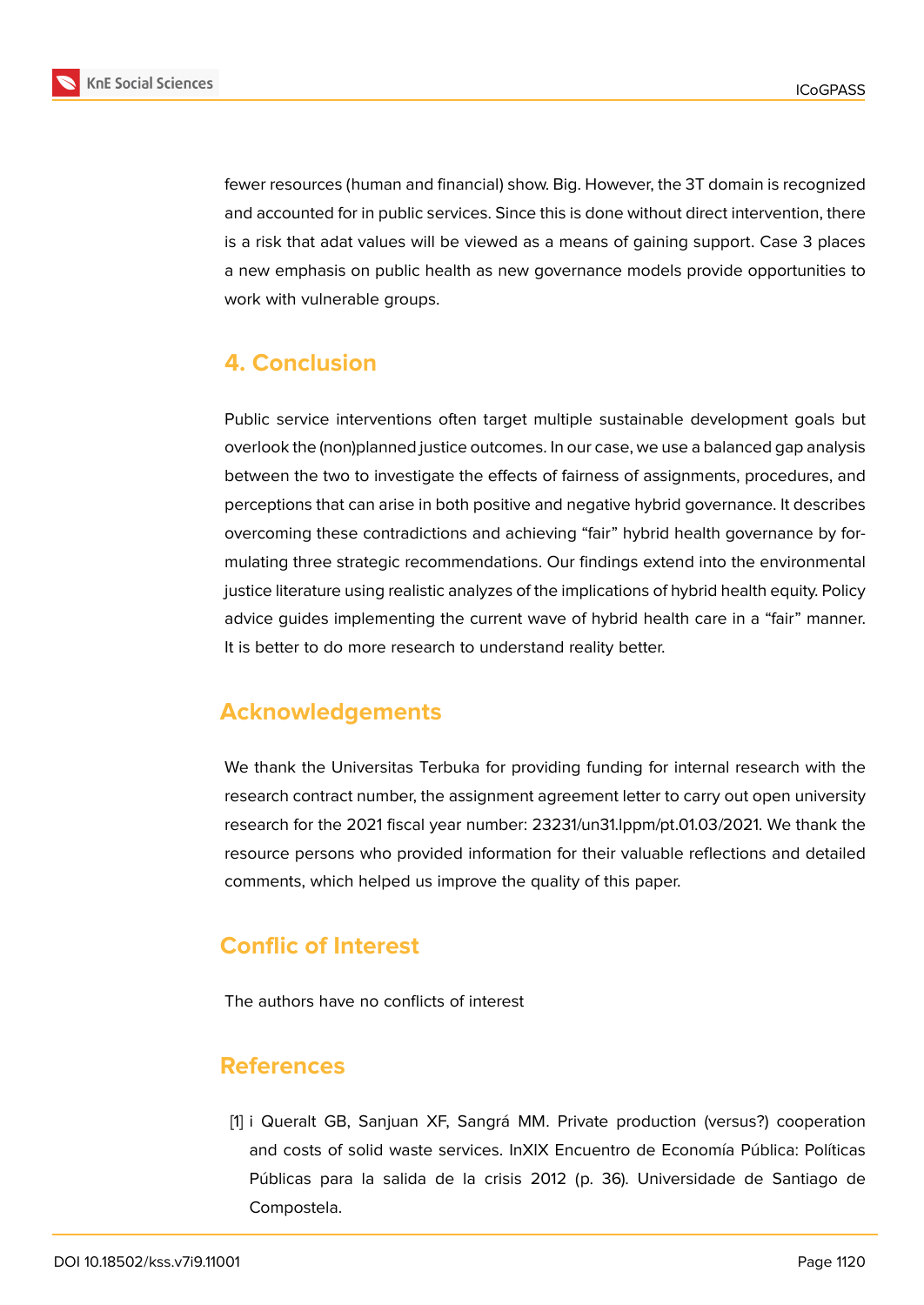

- <span id="page-12-6"></span>[2] Bel G, Brown T, Warner M. Editorial overview: Symposium on mixed and hybrid models of public service delivery. International Public Management Journal. 2014;17(3):297–307. https://doi.org/10.1080/10967494.2014.935231
- <span id="page-12-0"></span>[3] Caillaud MC, Asai S, Rallapalli G, Piquerez S, Fabro G, Jones JD. A downy mildew effector attenuates salicylic acid–triggered immunity in Arabidopsis by interacting with the host mediator complex. PLoS biology. 2013 Dec 10;11(12):e1001732.
- [4] Pavel J, Sičáková-Beblavá E. Testing the validity of the Brown-Potoski model in the Czech and Slovak Republics. Prague Economic Papers. 2009;(4):327–341. https://doi.org/10.18267/j.pep.357
- <span id="page-12-1"></span>[5] Thornton J, Lecy J. Good enough for government work? An incomplete contracts approach to the use of nonprofits in U.S. federal procurement. Nonprofit Policy Forum. 2019;10(3):1–18. https://doi.org/10.1515/npf-2019-0037
- <span id="page-12-2"></span>[6] Armstrong NJ, Van Slyke DM. Contracting in Complex Operations: Toward Developing a Contracting Framework for Security Sector Reconstruction and Reform. SYRACUSE UNIV NY; 2014 Jan 1.
- [7] Brown TL, Potoski M, van Slyke DM. Managing public service contracts: Aligning values, institutions, and markets. Public Administration Review. 2006;66(3):323–331. https://doi.org/10.1111/j.1540-6210.2006.00590.x
- <span id="page-12-3"></span>[8] Warner ME, Hefetz A. Insourcing and outsourcing: The dynamics of privatization among U.S. municipalities 2002-2007. Journal of the American Planning Association. 2012;78(3):313–327. https://doi.org/10.1080/01944363.2012.715552
- <span id="page-12-4"></span>[9] Hefetz A, Warner ME, Vigoda-Gadot E. Privatization and intermunicipal contracting: The US local government experience 1992-2007. Environment and Planning C: Government and Policy. 2012;30(4):675–692. https://doi.org/10.1068/c11166
- <span id="page-12-5"></span>[10] Weitzner DJ, Abelson H, Berners-Lee T, Feigenbaum J, Hendler J, Sussman GJ. Information accountability. Communications of the ACM. 2008 Jun 1;51(6):82-7.
- <span id="page-12-7"></span>[11] Bel G, Fageda X. Privatization, regulation and airport pricing: An empirical analysis for Europe. Journal of Regulatory Economics. 2010;37(2):142–161. https://doi.org/10.1007/s11149-009-9110-7
- <span id="page-12-8"></span>[12] Newig J, Koontz TM. Multi-level governance, policy implementation and participation: the EU's mandated participatory planning approach to implementing environmental policy. Journal of European public policy. 2014 Feb 7;21(2):248-67.
- <span id="page-12-9"></span>[13] Llano López LH, Caif F, Fraile M, Tinnirello B, Landa de Gargiulo AI, Lafuente JV, Baiardi GC, Gargiulo PA. Differential behavioral profile induced by the injection of dipotassium chlorazepate within brain areas that project to the nucleus accumbens septi. Pharmacological Reports. 2013 May;65(3):566-78.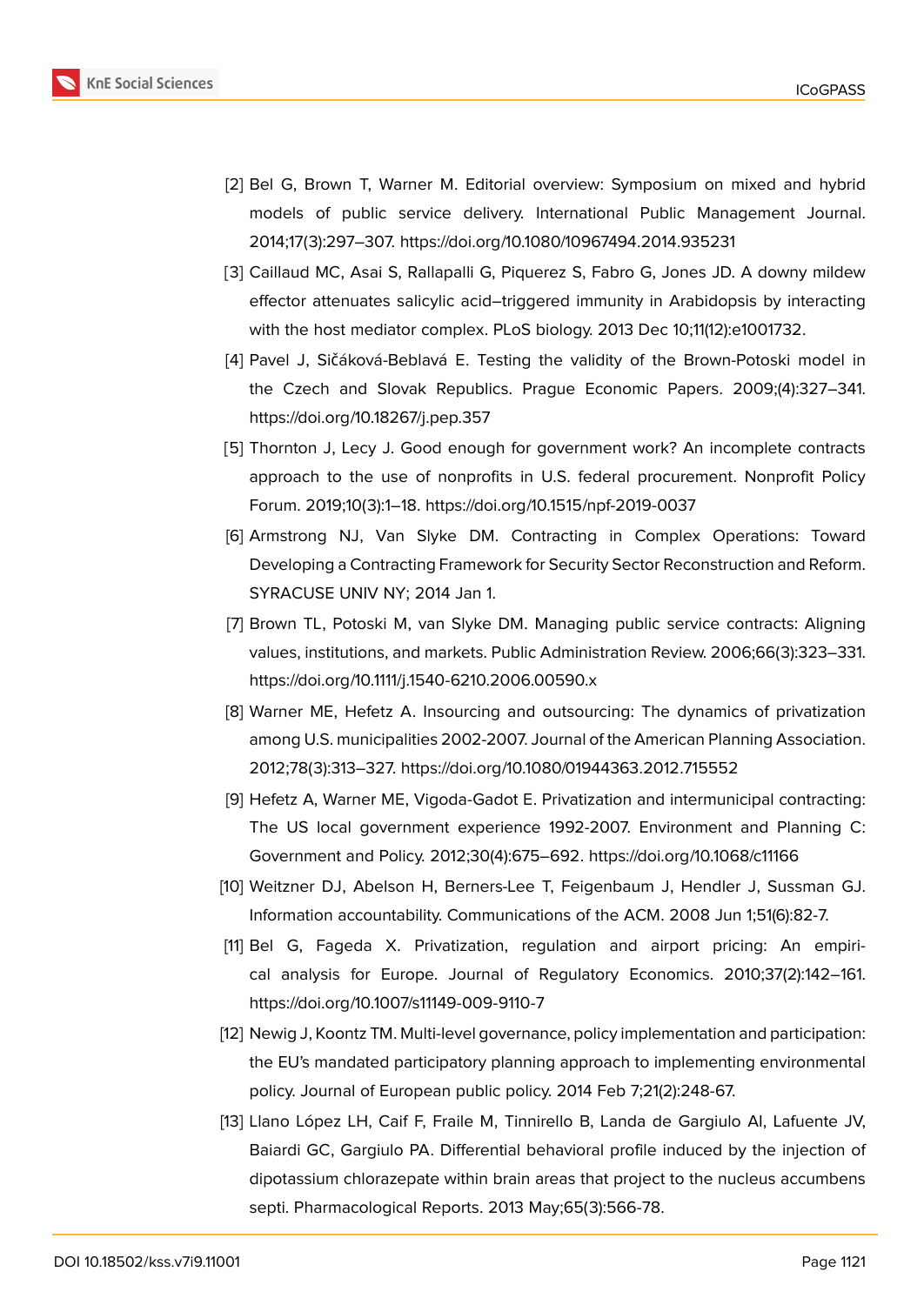

- <span id="page-13-0"></span>[14] Warner KSR, Wäger M. Building dynamic capabilities for digital transformation: An ongoing process of strategic renewal. Long Range Planning. 2019;52(3):326–349. https://doi.org/10.1016/j.lrp.2018.12.001
- <span id="page-13-1"></span>[15] Aladesanmi OA. *An empirical examination of the stock return dynamics of developed, emerging and frontier markets* (Doctoral dissertation, Newcastle University).
- <span id="page-13-2"></span>[16] Brown TL, Potoski M, van Slyke DM. Managing public service contracts: Aligning values, institutions, and markets. Public Administration Review. 2006;66(3):323–331. https://doi.org/10.1111/j.1540-6210.2006.00590.x
- <span id="page-13-3"></span>[17] Fonte M, Cucco I. Cooperatives and alternative food networks in Italy. The long road towards a social economy in agriculture. Journal of Rural Studies. 2017 Jul 1;53:291- 302.
- <span id="page-13-4"></span>[18] Bel G, Fageda X, Mur M. Why do municipalities cooperate to provide local public services? An empirical analysis. Local Government Studies. 2013;39(3):435–454. https://doi.org/10.1080/03003930.2013.781024
- <span id="page-13-5"></span>[19] Clifton J, Warner ME, Gradus R, Bel G. Re-municipalization of public services: trend or hype?. Journal of Economic Policy Reform. 2021 Jul 3;24(3):293-304.
- <span id="page-13-6"></span>[20] Thurmaier K, Wood C. Interlocal agreements as overlapping social networks: Picket-fence regionalism in Metropolitan Kansas City. Public Administration Review. 2002;62(5):585–598. https://doi.org/10.1111/1540-6210.00239
- <span id="page-13-7"></span>[21] Thornton J, Lecy J. Good enough for government work? An incomplete contracts approach to the use of nonprofits in U.S. federal procurement. Nonprofit Policy Forum. 2019;10(3):1–18. https://doi.org/10.1515/npf-2019-0037
- [22] Ostrom V, Tiebout M, Warren R. The organization of government in metropolitan areas: A theoretical inquiry. The American Political Science Review. 2009;55(4):831- 842.
- [23] Castillo MF. Beyond institutional collective action: Why and when do metropolitan governments collaborate? State and Local Government Review. 2019;51(3):197–209. https://doi.org/10.1177/0160323X19884618
- [24] Feiock RC. Institutional collective action and local governance. Working Group on Interlocal Services Cooperation; 2005. Available from: http://digitalcommons.wayne.edu/interlocal\_coop/5
- [25] Feiock RC. The institutional collective action framework. Policy studies journal. 2013 Aug;41(3):397-425.
- <span id="page-13-8"></span>[26] Barkoudah Y, Heywood VH, Skoula M. IPGRI/WANA NET An example of networking. Cahiers Options Méditerranéennes. 1997(23):23-7.